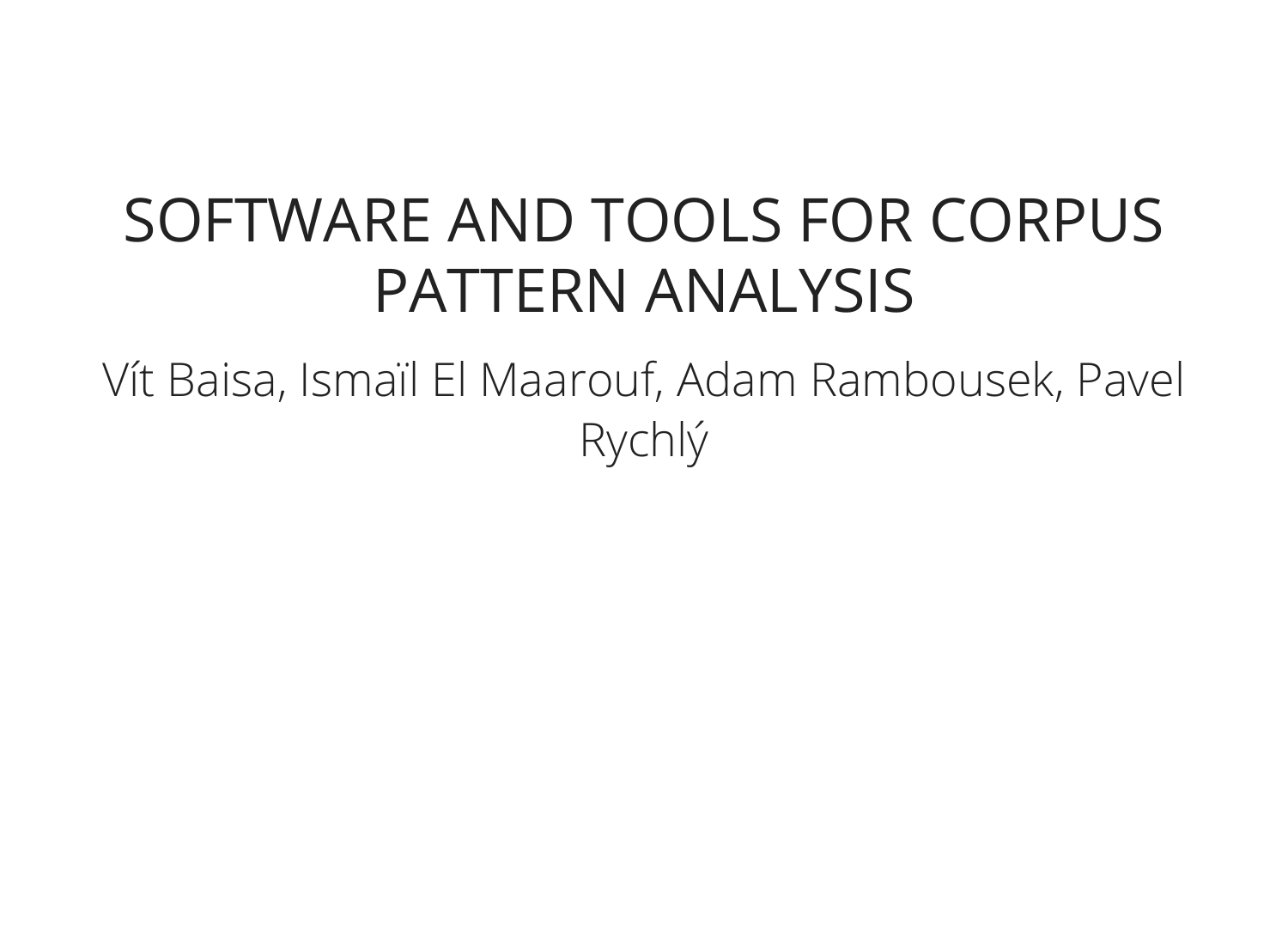# OUTLINE

- Corpus Pattern Analysis
- Annotation in Sketch Engine
- CPA editor
- Public access
- SemEval 2015
- LEMON API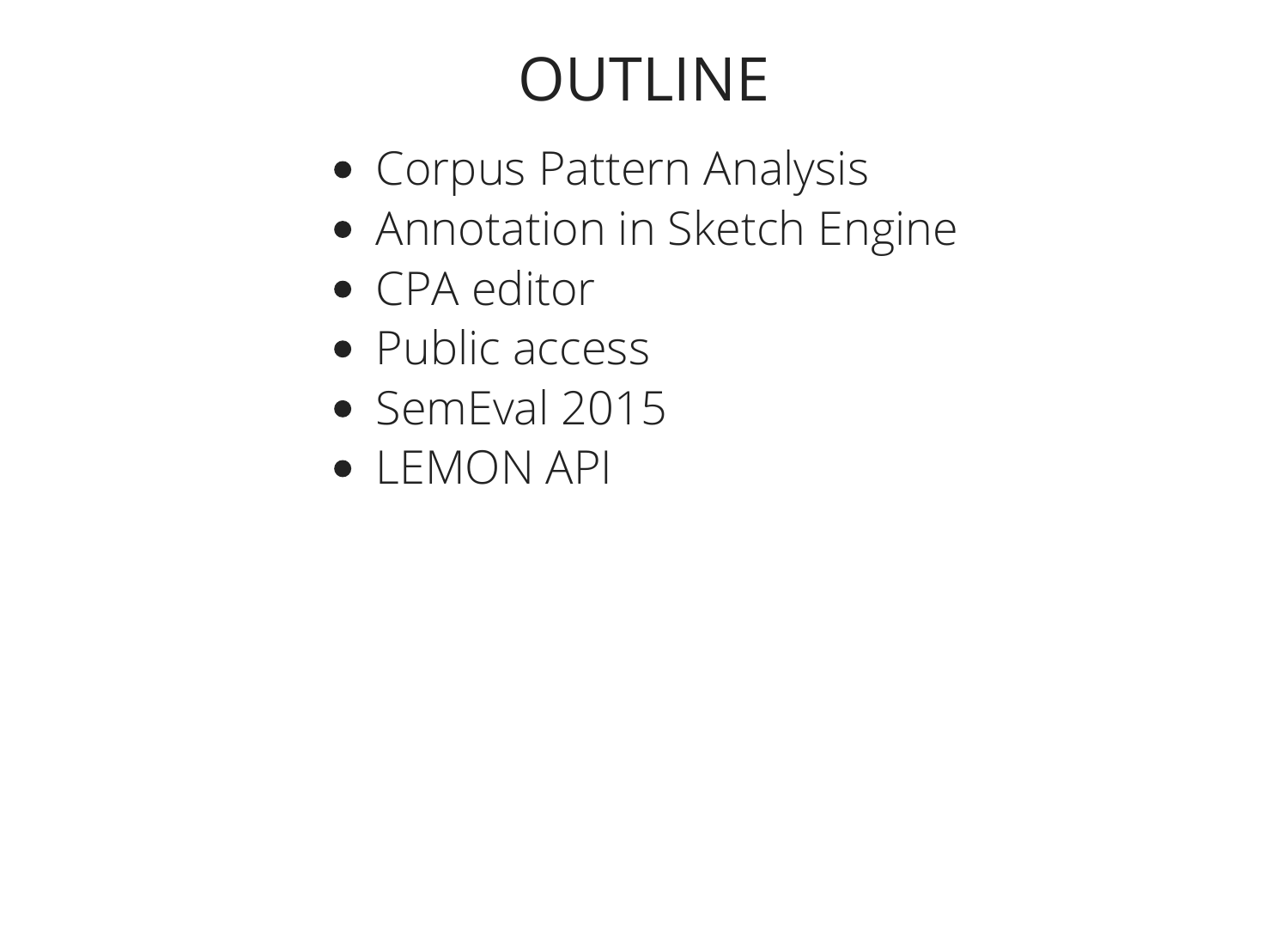### INTRODUCTION

- tools and datasets
- to support Pattern Dictionary of English Verbs (PDEV)
- since 2006
- DVC project 2012–2015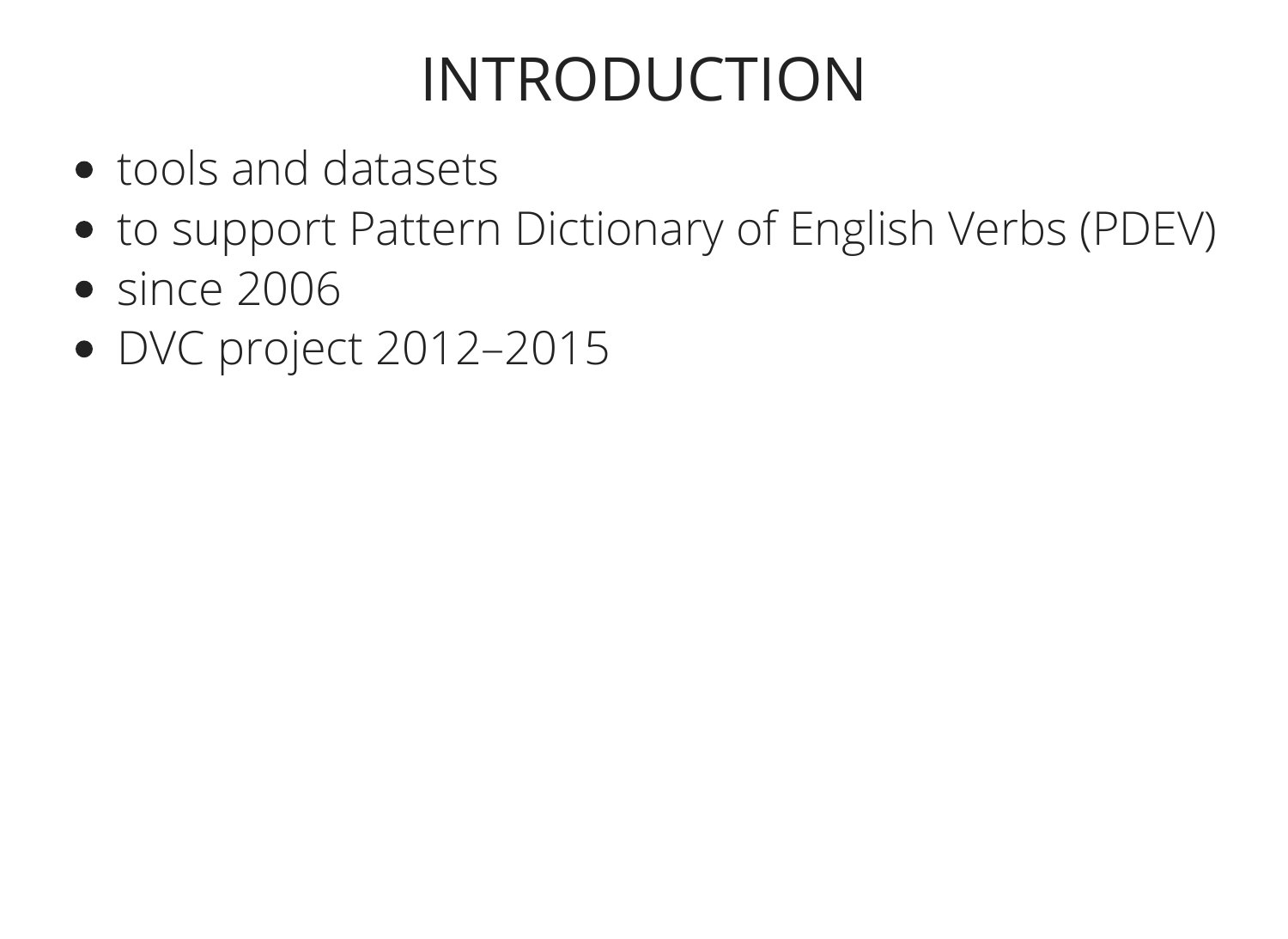# CPA

- associating word meaning with word use by an analysis of phraseological patterns and collocations
- meaning is associated with prototypical sentence contexts
- concordance lines are grouped into semantically motivated syntagmatic patterns
- hard problem: granularity
- Subj, Obj, Complement, Adverbial, Indirect Obj
- British National Corpus (written part)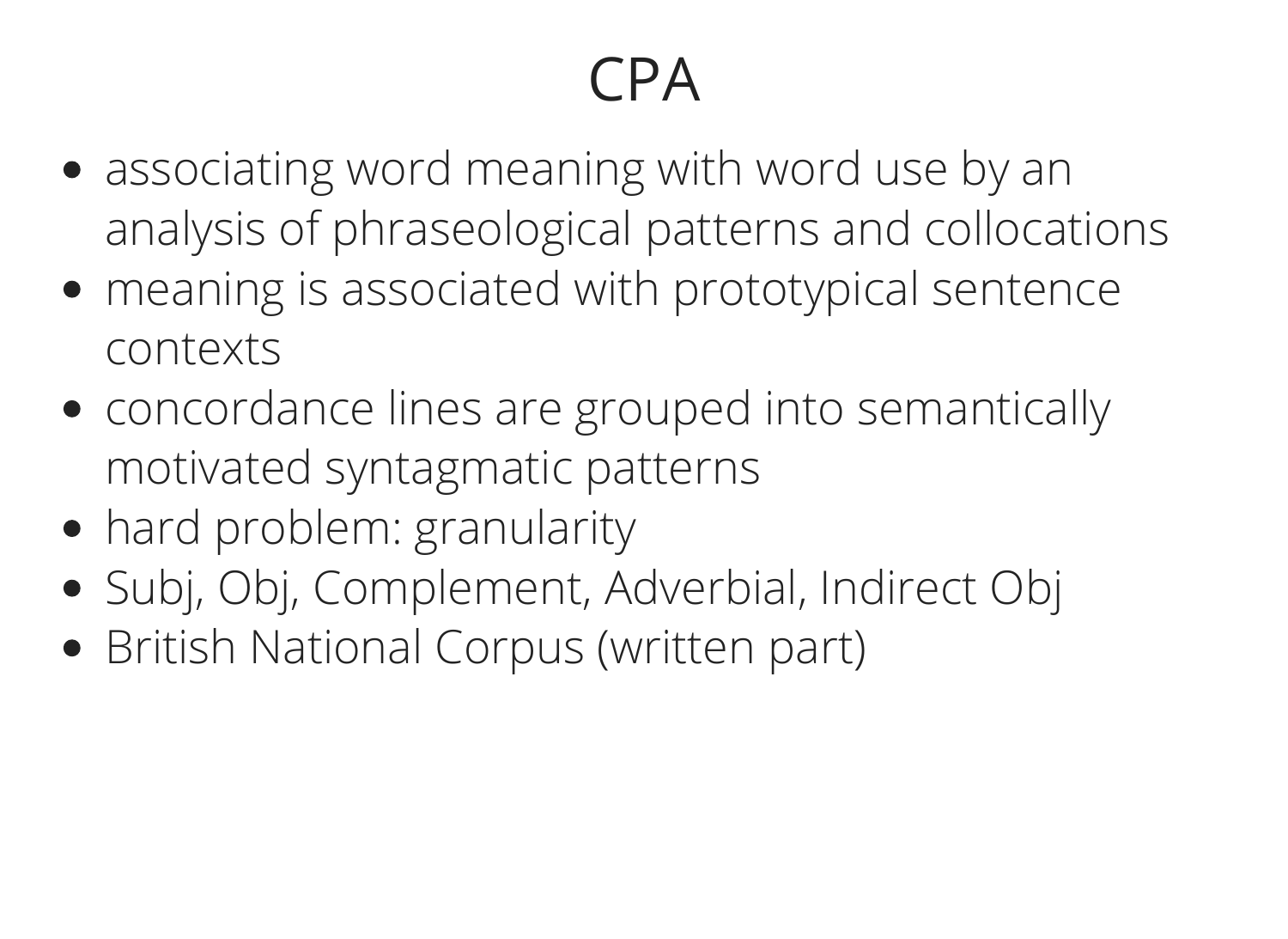# CPA II

- determiners: take place vs. take his place
- semantic types: build [[Machine]] vs. build [[Relationship]]
- contextual roles: [[Human = Director]] shoot  $vs.$  [[Human = Sports Player]] shoot
- $\bullet$  lexical sets: reap {the whirlwind} vs. reap {the harvest}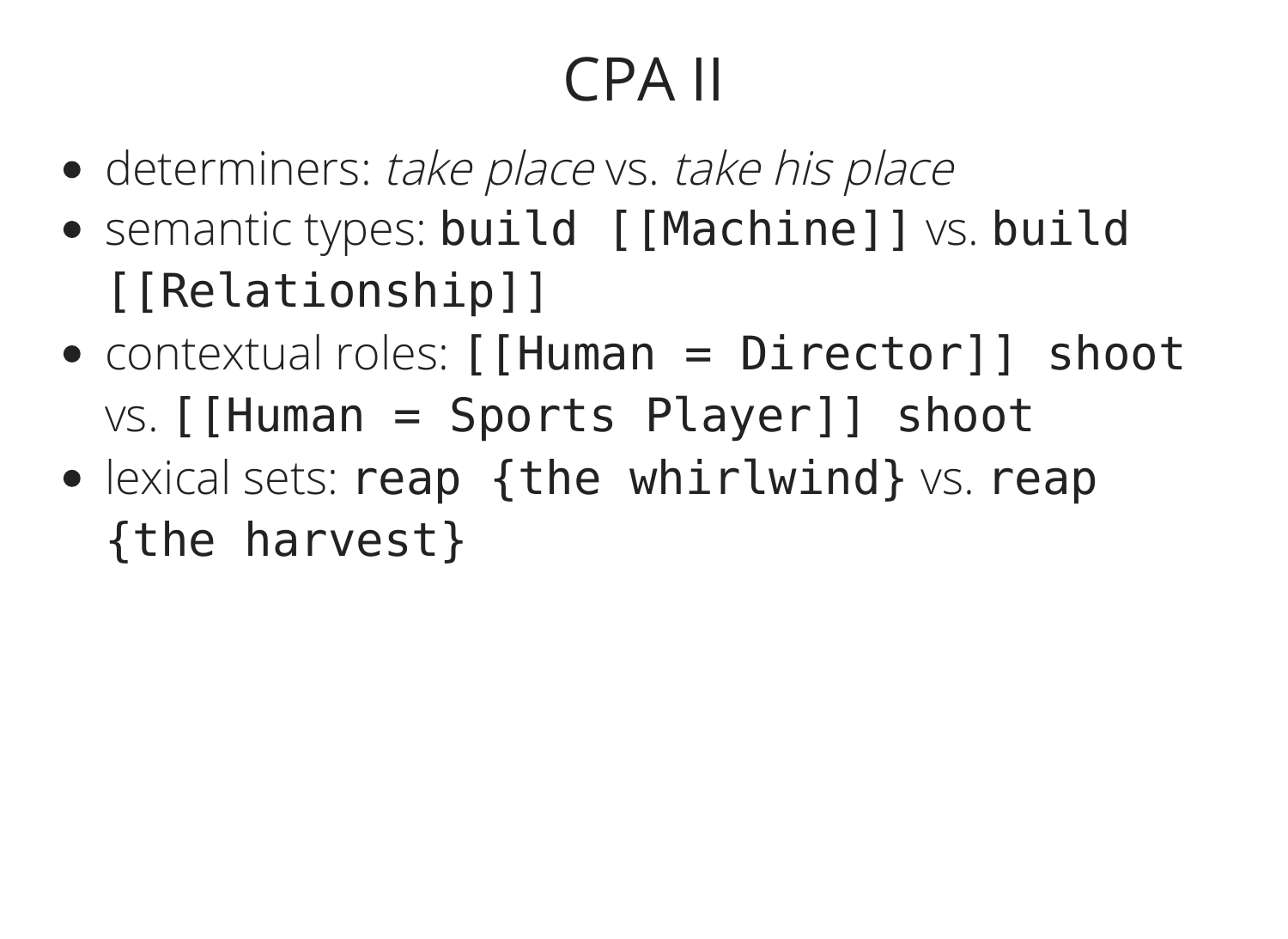#### ANNOTATION IN SKETCH ENGINE

- not so well-known feature of SkE
- no paper published (until now)
- not documented :)

commit 7b682e7473d935b14f48b7b5352838318bfda523 Author: pary Date: Sat Sep 2 22:34:10 2006 +0000

[bonito2 @ 2006-09-02 22:34:10 by pary] added linegroup/annotconc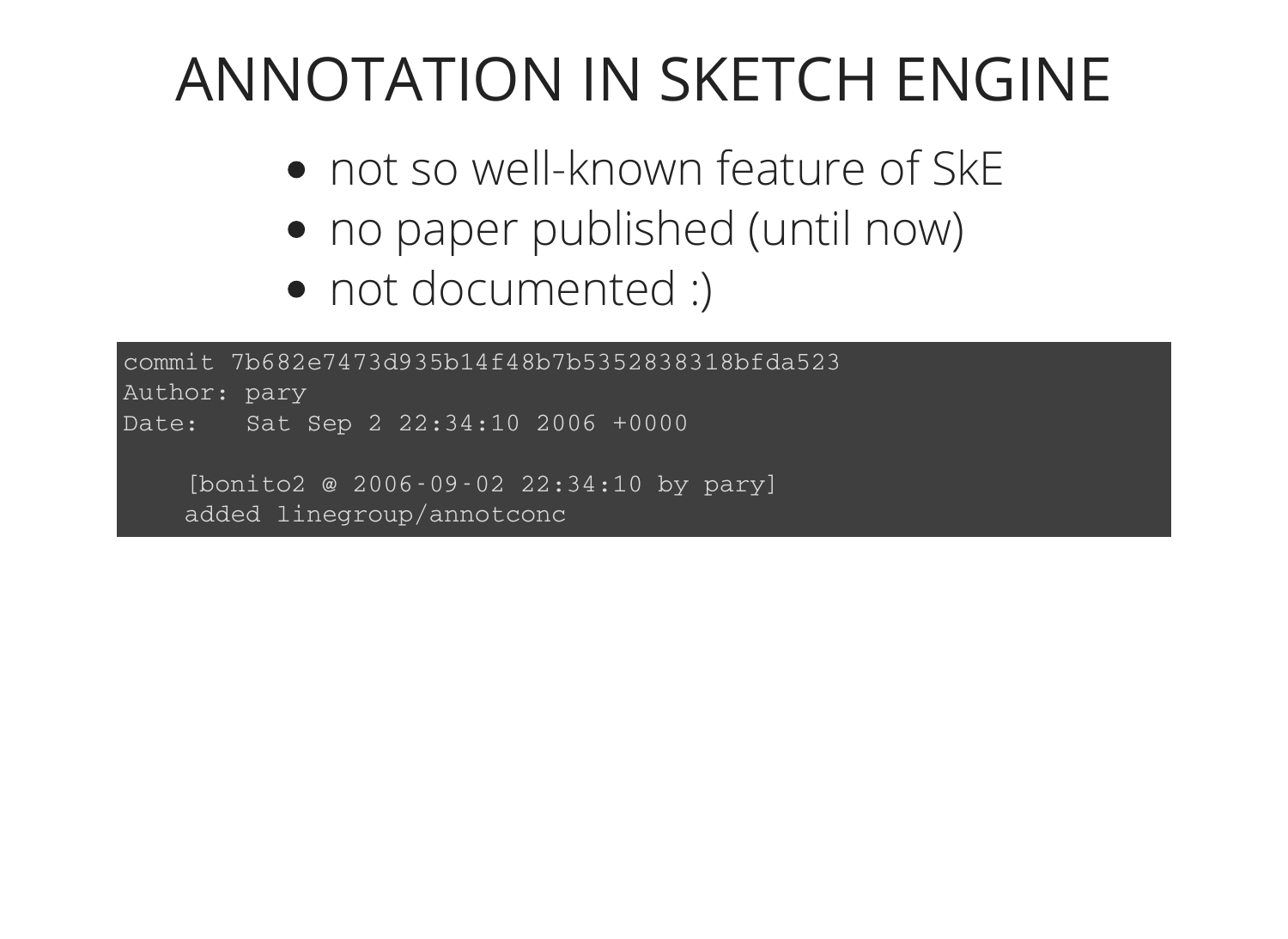$\boxed{\bullet}$  (0 lines selected) Info Sort by label Finish | Filter Wsketch Reveal Bootstrap | Batch annotation: selection

Query abandon-v 250 > Random sample 250 (4.6 per million)

#### of 13  $\boxed{Go}$   $\boxed{\text{Next}}$  | Last Page  $\boxed{1}$

| the high-minded Virginsky who ` will never, never                     | abandon       |     | these bright hopes ' (my italics), and another             |    |  |
|-----------------------------------------------------------------------|---------------|-----|------------------------------------------------------------|----|--|
| Labour did not agree that Britain could or should                     | abandon       | 1   | development, either for itself or for the developing       |    |  |
| minority tribes into the governance of the state. He has              | abandoned 4.f |     | much of his Marxist baggage and, so far, set his           |    |  |
| morning for a briefing session . They say they will                   | abandon       |     | the dispute over the Government 's refusal to raise        |    |  |
| review. After discreet soundings, they prudently abandoned 2          |               |     | the idea, which would have involved a major encroachment C |    |  |
| assure Janet Daley that these children have not been abandoned 6      |               |     | to a type of educational apartheid . It is views           |    |  |
| and Excise rates by 1993, the ministers agreed to                     | abandon       |     | key provisions for revising VAT collection arrangements    |    |  |
| quality of British filmmaking nosedived . UK filmmakers abandoned 1   |               |     | their innovations with film narrative, producing           |    |  |
| oneself, and not selling out to Hollywood, really mean abandoning u   |               |     | melodrama for realism, showmanship for seriousness         | С  |  |
| had come to demand . Dr Clark was now seen hastily abandoning 4       |               |     | all those notes, containing all the furious denunciations  | C. |  |
| former scourge of the dozy British motorist, has not abandoned 1      |               |     | his life 's work just because Her Indoors shunted          |    |  |
| £11BILLION a year Lloyd 's of London insurance market is abandoning 1 |               |     | rules forcing underwriters to specialise in particular     |    |  |
| another to impose controls on everything . Mr Gonzalez abandoned 1    |               |     | another long-running tradition by which Argentine          |    |  |
| . Only a fortnight ago, the Lithuanian parliament abandoned 2         |               |     | the constitutional guarantee of the party 's leading       |    |  |
| 1987 that Gen Noriega was negotiating with the US to                  | abandon       | 1.a | his command for a comfortable exile, sent him a            |    |  |
| 1989 in protest against the government 's decision to                 | abandon       |     | the British PWR programme . The IAEA and safeguards        |    |  |
| weapons if the Soviet Union broke up, was abruptly abandoned 1        |               |     | last year. Too political. The distinction between          |    |  |
| mean taking up an idea first mooted last year, but abandoned 1        |               |     | as too risky : a full coalition between more cautious      |    |  |
| which will radically affect their lives . It means abandoning 6       |               |     | the working class to sectarian politics and violence       |    |  |
| fight against fascism, and eventually the need to                     | abandon       |     | its emphasis upon political independence. It was           |    |  |
|                                                                       |               |     |                                                            |    |  |

of 13 Go Next | Last Page 1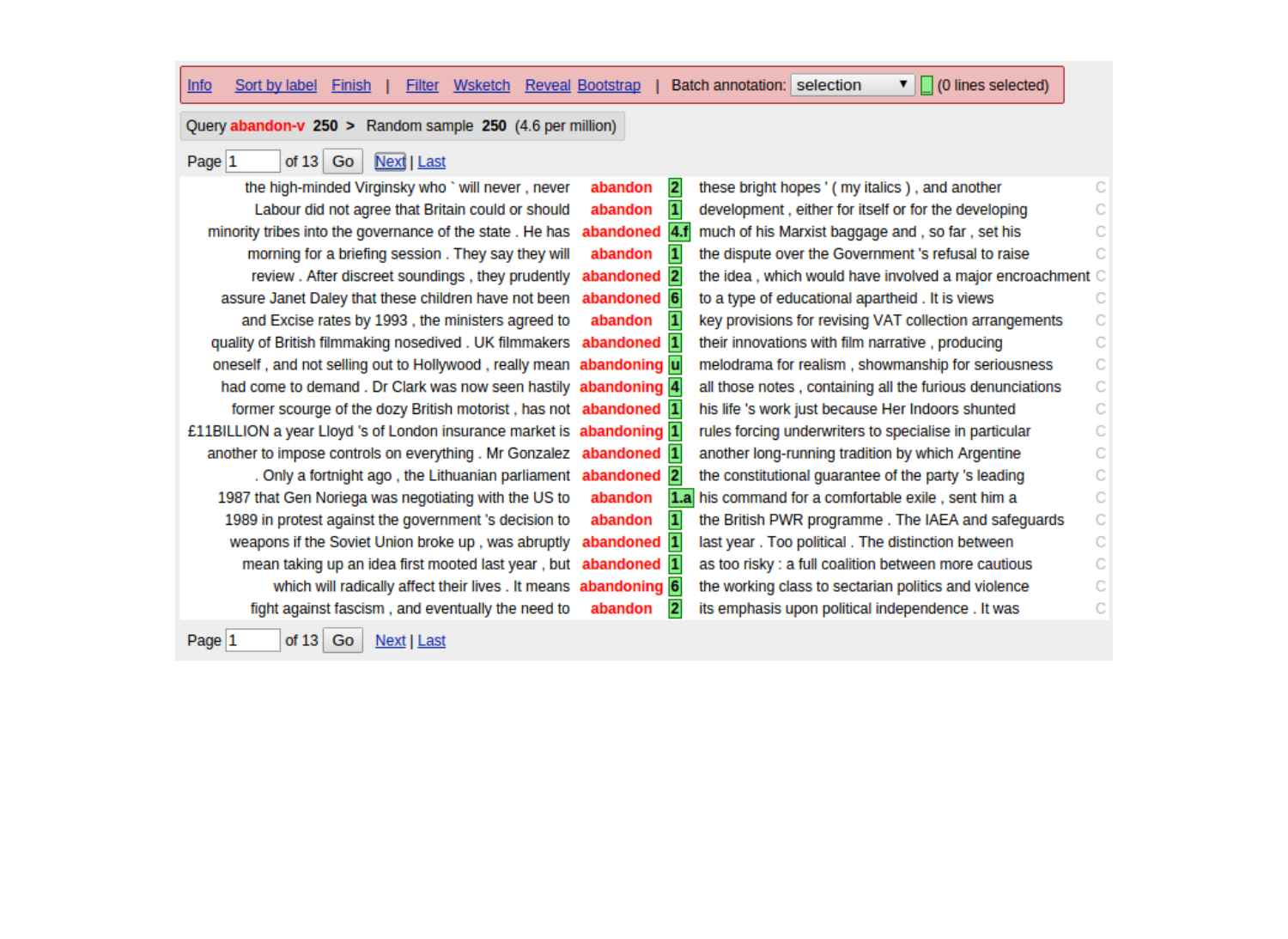### ANNOTATION IN SKETCH ENGINE II

- features for lexicographers
- annotation with word sketches
- bootstrapping of partial annotation
- automatic patterns
- training mode
- multi-line labelling
- custom labels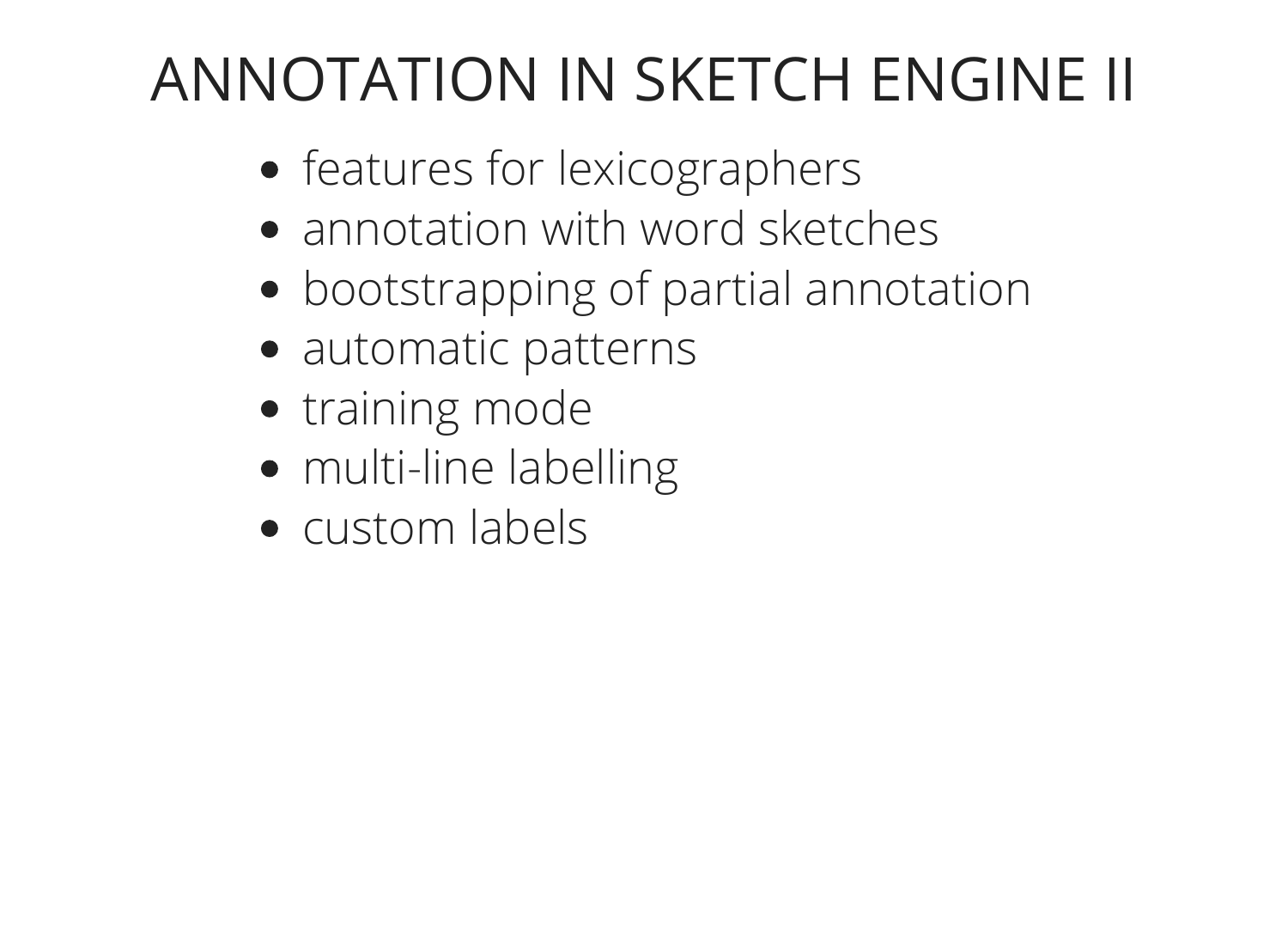#### ANNOTATION IN SKETCH ENGINE III

- synchronization with CPA editor
- basic statistics

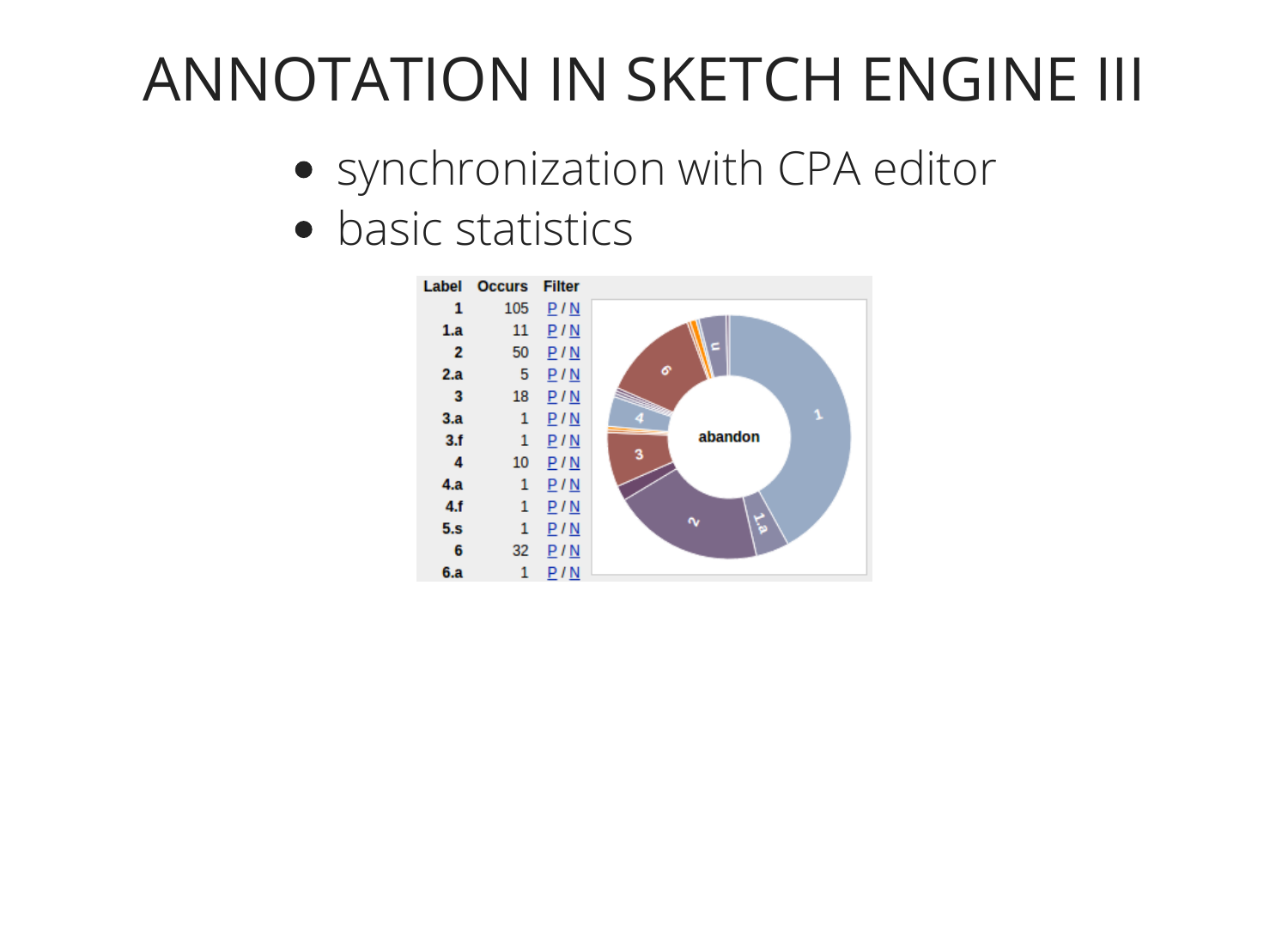### CPA EDITOR

- JavaScript (jQuery), standalone
- connected to SkE and DEB server
- creating and managing PDEV entries, pattern, ontology
- code used by Ken Litkowski for PDEP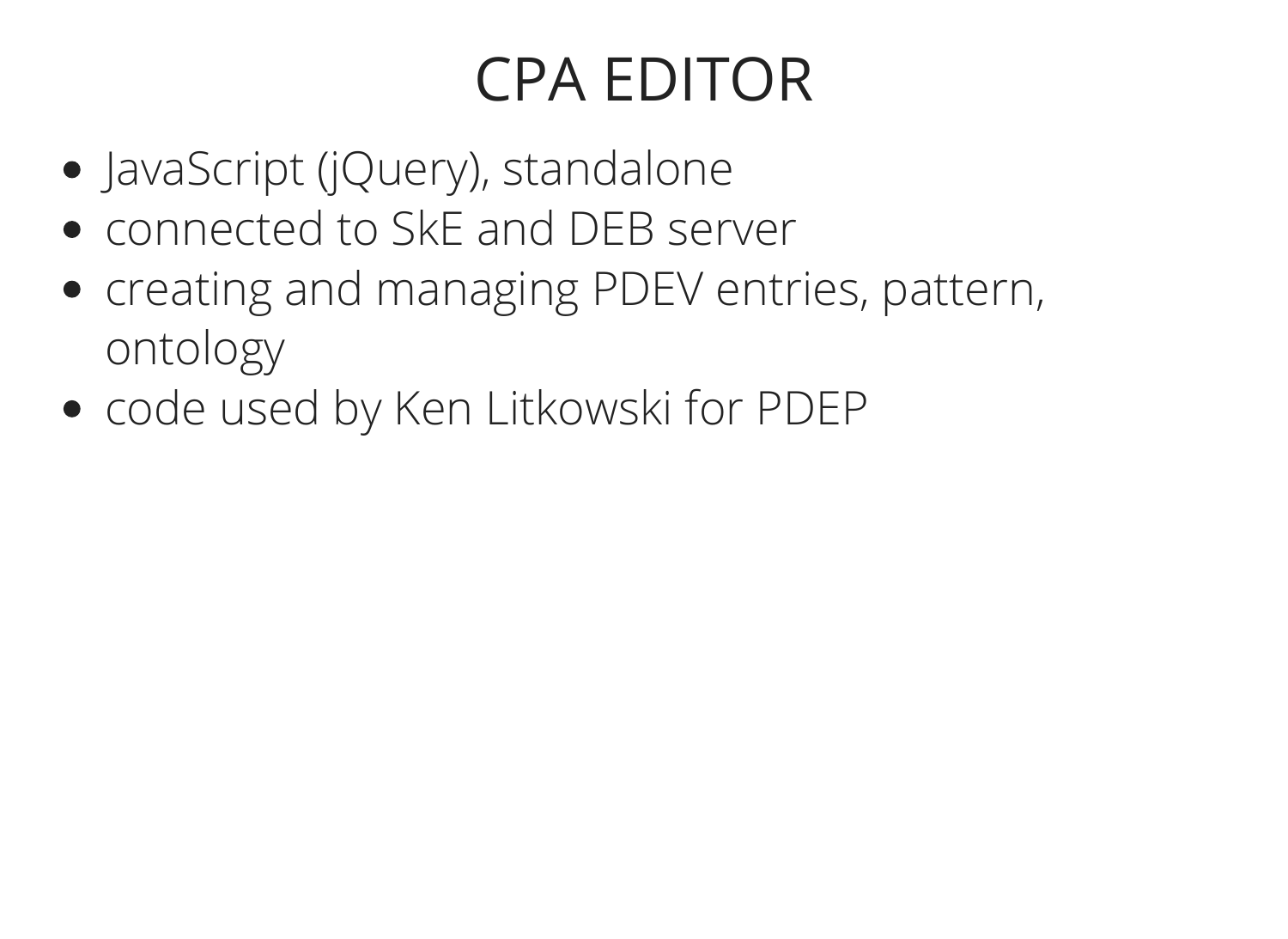| <b>Pattern Dictionary of English Verbs</b> |               |                 |               |              |            |            |                 |                   |                | Expand SkE Print patterns Unselect Ontology Listing Report a bug Print query                                          |                 |              |
|--------------------------------------------|---------------|-----------------|---------------|--------------|------------|------------|-----------------|-------------------|----------------|-----------------------------------------------------------------------------------------------------------------------|-----------------|--------------|
| Filter:                                    | all           |                 |               |              |            |            |                 |                   |                | ▼ Show/Hide columns: Verb Status Patterns Sample BNC50 BNC OEC FN Links Created by Created Last editor Modified Print |                 |              |
| <b>Verb</b>                                | <b>Status</b> | <b>Patterns</b> | <b>Sample</b> | <b>BNC50</b> | <b>BNC</b> | <b>OEC</b> | <b>FN Links</b> | <b>Created by</b> | <b>Created</b> | <b>Last editor</b>                                                                                                    | <b>Modified</b> | <b>Print</b> |
| break                                      | ready         | 83              | 2000          | 8297         | 18603      | 186711     | 13              | patrick           | 2009/06-01     | saramoze                                                                                                              | 2015-08-25      | □            |
| blow                                       | complete      | 62              | 1516          | 1516         | 4796       | 55320      | 6               | patrick           | 2009/06-01     | patrick                                                                                                               | 2015-01-26      | $\Box$       |
| throw                                      | complete      | 61              | 1000          | 3710         | 10919      | 143403     | 7               | patrick           | 2007/06-01     | ymaarouf                                                                                                              | 2015-03-18      | □            |
| lose                                       | ready         | 57              | 1000          | 11868        | 26605      | 301942     | 2               | jane              | 2014/12-08     | saramoze                                                                                                              | 2015-01-25      | $\Box$       |
| take                                       | <b>WIP</b>    | 56              | 1000          | 75872        | 173412     | 1733310    | 5               | patrick           | 2009/11-26     | saramoze                                                                                                              | 2015-05-13      | □            |
| open                                       | ready         | 56              | 1000          | 8695         | 22394      | 268691     | $\mathbf 0$     | cpa04             | 2006/11-01     | jane                                                                                                                  | 2014-12-15      | $\Box$       |
| go                                         | G             | 50              | 54872         | 54872        | 226268     | 2127417    | 7               | patrick           | 2008/06-20     | jane                                                                                                                  | 2014-12-05      | 0            |
| live                                       | ready         | 43              | 1000          | 15402        | 31991      | 316892     | 1               | patrick           | 2009/06-01     | jane                                                                                                                  | 2014-12-05      | $\Box$       |
| set                                        | G             | 38              | 20542         | 20542        | 38838      | 315361     | 0               | patrick           | 2008/05-05     | jane                                                                                                                  | 2014-11-18      | □            |
| hit                                        | <b>WIP</b>    | 38              | 1000          | 3706         | 10344      | 173794     | 0               | patrick           | 2006/09-30     | jane                                                                                                                  | 2014-12-15      | $\Box$       |
| hang                                       | ready         | 38              | 500           | 2242         | 8659       | 96907      | 11              | patrick           | 2009/06-01     | patrick                                                                                                               | 2014-12-20      | □            |
| beat                                       | ready         | 37              | 1000          | 2224         | 7859       | 101890     | 2               | patrick           | 2007/07-19     | imaarouf                                                                                                              | 2015-09-18      | $\Box$       |
| call                                       | complete      | 36              | 1000          | 24439        | 51912      | 591606     | 12              | patrick           | 2006/09-30     | patrick                                                                                                               | 2014-12-05      | 0            |
| dig                                        | ready         | 30              | 845           | 845          | 2623       | 27870      | $\mathbf 0$     | jezek             | 2007/05-26     | jane                                                                                                                  | 2014-12-05      | $\Box$       |

Showing 1 to 5,601 of 5,601 entries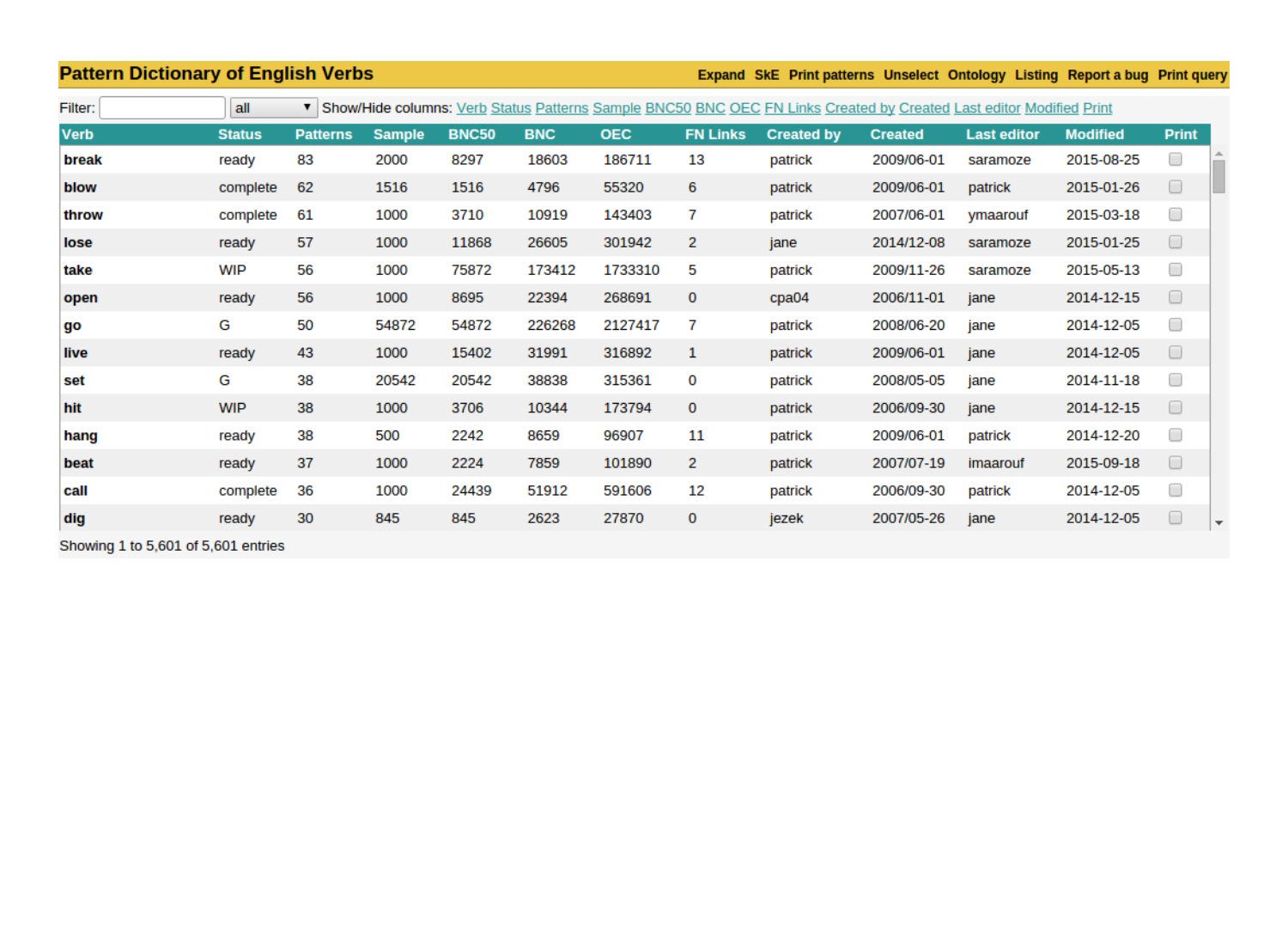|      | owe                  | Add pattern Stretch Shrink more Concordance Ontology Renumber Save Save&Close Close                                                                                                                                                                      |
|------|----------------------|----------------------------------------------------------------------------------------------------------------------------------------------------------------------------------------------------------------------------------------------------------|
|      | Sample size 300      | Erlangen $\Box$<br>$\triangledown$ Difficulty 5 $\triangledown$ Compilation time<br>(out of 2026) Semantic class<br>Status ready                                                                                                                         |
| #    | 96                   | <b>Pattern &amp; primary implicature</b>                                                                                                                                                                                                                 |
|      |                      | 25.00% [[Human 1   Institution 1]] owe [[Human 2   Institution 2]] [[Money]] (for [[Physical_Object]]   for [[Asset]])<br>[[Human 1   Institution 1]] is under obligation to repay [[Money]] borrowed from [[Human 2   Institution 2]]                   |
| 2. . |                      | 19.67% [[Human 1]] owe [[Human 2   Institution]] [[Obligation]]<br>[[Human 1]] is morally and/or legally bound to honour [[Obligation]] to [[Human 2]]                                                                                                   |
| 3.   |                      | 17.00% [[Entity]] owe [[REFLDET Privilege   REFLDET Property   REFLDET {Eventuality = Desirable}]] {to [[Anything]]}<br>[[Entity]] is able to gain [[Privilege   Property]], or have [[Eventuality = Desirable]] happen to them because of [[Anything]]  |
|      |                      | 4. 13.67% [[Entity]] owe {much   little   } {to [[Anything]]}<br>[[Human   Institution   Concept]] is able to develop intellectually, culturally, economically or otherwise because of [[Anything]]                                                      |
| 5.   |                      | 15.00% [[Eventuality 1]] owe {much   something   } {to [[Eventuality 2]]}<br>[[Eventuality 1]] is, to a certain extent, caused or affected by [[Eventuality 2]]<br>[[Anything]] either contributed to, or partially caused [[Eventuality]] to take place |
|      | 6. 2.33%             | [[Human 1]] owe {it} {to [[Self]]   to [[Human 2]]} ({to/INF [V]})<br>[[Human 1]] feels morally obligated to do something for [[Self   Human 2]]                                                                                                         |
|      | 7. 2.33%             | [[Human 1]] owe [[Human 2]] {a debt (of gratitude)} idiom<br>[[Human 1]] feels thankful to [[Human 2]]                                                                                                                                                   |
| 8.   | 1.00%                | [[Human 1]] owe [[Human 2]] {apology}<br>[[Human 1]] needs to apologize to [[Human 2]]                                                                                                                                                                   |
|      | $\ddot{\phantom{0}}$ | ma de la tien<br>all (naanger 17 )                                                                                                                                                                                                                       |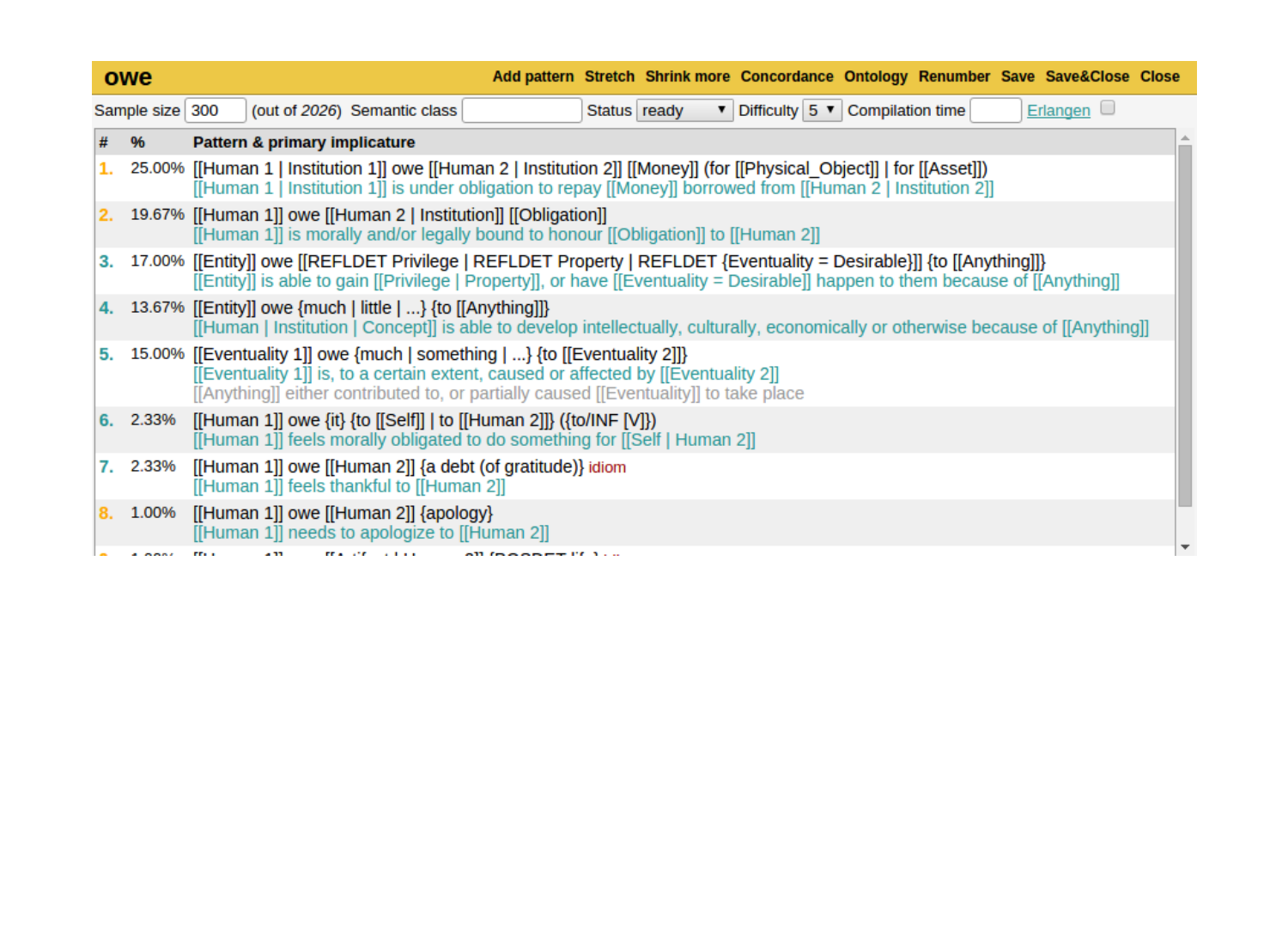| <b>Pattern gnaw 4</b>                                                                                                                                | In corpus: bnc50                        | V Concordance V Insert Merge into: none V Copy Delete Save Save&Close Close |                             |                   |  |  |  |  |
|------------------------------------------------------------------------------------------------------------------------------------------------------|-----------------------------------------|-----------------------------------------------------------------------------|-----------------------------|-------------------|--|--|--|--|
| <b>Subject</b><br>$+$ $-$                                                                                                                            | Animal                                  | Lexset $\Box$<br>N Role Rodent                                              |                             |                   |  |  |  |  |
| <b>Verb</b><br>gnaw                                                                                                                                  |                                         | no object <u>v</u> no adverbial □                                           |                             |                   |  |  |  |  |
| $+$ $-$ Opt $\Box$<br><b>Adverbial</b><br>$Opt \Box$                                                                                                 |                                         | Prep Part   through   Physical Object                                       | Role Wood<br>$N$ Opt $\Box$ | Lexset $\Box$     |  |  |  |  |
| Primary implicature [[[Animal = Rodent]] makes a hole in [[Physical_Object = Wood]] by means of rapid, small bites with the teeth<br><b>Generate</b> |                                         |                                                                             |                             |                   |  |  |  |  |
| $\Box$ idiom $\Box$ pv<br><b>Show: Sub. conjunction</b><br>Sem. Class<br>Comment<br>Framenet                                                         | Indirect object<br>Complement<br>Object | <b>Clausals objects</b><br><b>Clausals</b>                                  | Secondary implicature       | Domain & Register |  |  |  |  |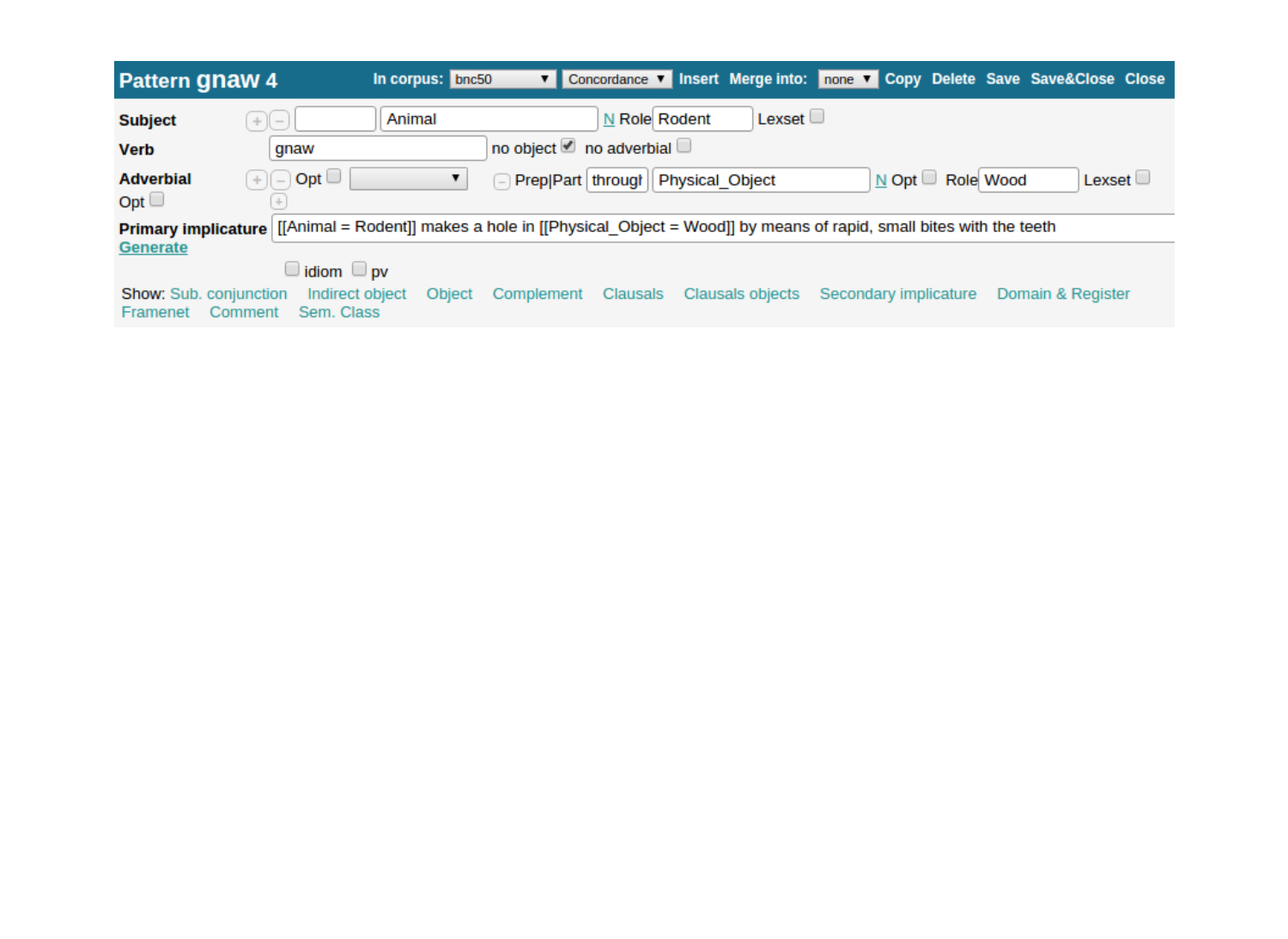#### **Ontology Expand all** Shrink

#### - Anything *i.e.* anything at all edit details **Search for Semantic Types**  $=$  Entity edit details Search - Abstract Entity edit details **Search nouns** - Concept Must be a word meaning 'concept'; otherwise use Anything = Concept edit details Search Proposition edit details  $C$ LOSE **SEMANTIC TYPE: ATTITUDE** - Narrative edit details Pattern<br>number<br>Freq **Nouns** SO Ad <sub>Σ</sub> **Verb** Rule edit details  $0 \t0 \t15 \t15$ glory arouse  $1,2$ 763 **intention**  $0 10 0 10$ - Permission edit details  $\mathbf{1}$ resent 457 determination  $0909$ Dispute edit details applaud  $\mathbf{3}$ 158 glow  $0077$ awaken  $3,4,5$ 78 Information edit details willingness  $0707$ brush  $1,5$ 76 stance  $0606$ - Information Source edit details  $\mathbf{1}$ 72 repeat acceptance  $0404$ Document [Information\_Source, Artifact] edit details  $\overline{2}$ 55 trigger  $0$  3 0 3 attitude  $\overline{2}$ 50 - Agreement [Speech\_Act, Document] edit details greet readiness  $0303$ 6 39 admit  $0.0.2.2$ **Affairmland** Language edit details **Baal**  $\sim$  $20<sub>0</sub>$

#### version: 0.2.9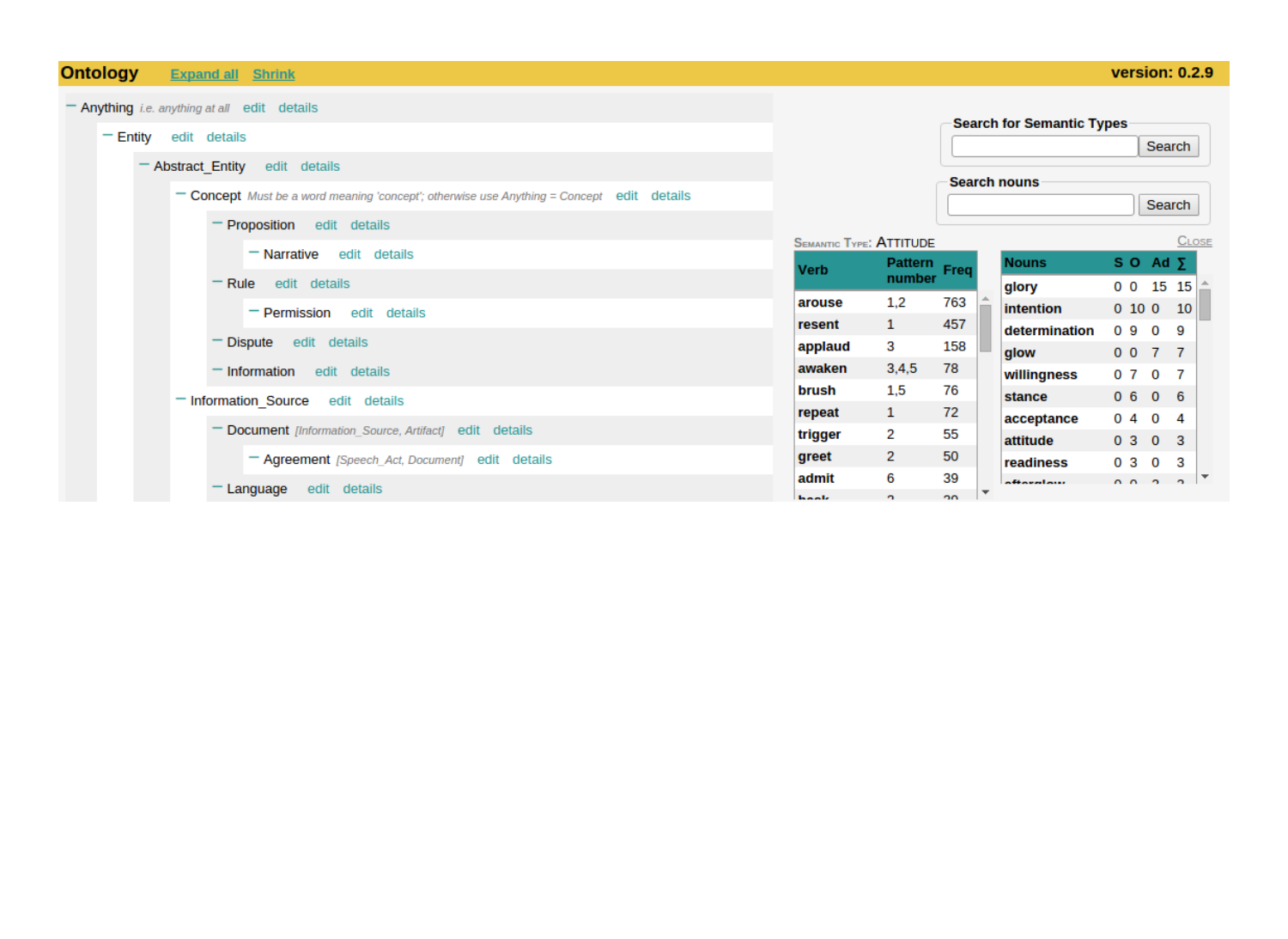#### CPA PUBLIC ACCESS

- simplified interface
- live data, complete verbs



#### **Pattern Dictionary of English Verbs**



|                                                                                                                                      | <b>About CPA</b>                                                                                                                                                                                                                                                                                                | <b>Browse Verbs</b> | <b>The Sketch Engine</b>                                                                                                                                                                                                                                                                                 | <b>Publications</b> | <b>CPA Ontology</b> | <b>Semantic Types</b> | <b>Download</b> | report a problem © 2000–2014 Patrick Hanks |                                |
|--------------------------------------------------------------------------------------------------------------------------------------|-----------------------------------------------------------------------------------------------------------------------------------------------------------------------------------------------------------------------------------------------------------------------------------------------------------------|---------------------|----------------------------------------------------------------------------------------------------------------------------------------------------------------------------------------------------------------------------------------------------------------------------------------------------------|---------------------|---------------------|-----------------------|-----------------|--------------------------------------------|--------------------------------|
| Browse: complete verbs (1286)   work-in-progress verbs (443)   not yet started verbs (3667)   all verbs (5396)<br><b>Find a verb</b> |                                                                                                                                                                                                                                                                                                                 |                     |                                                                                                                                                                                                                                                                                                          |                     |                     |                       |                 |                                            |                                |
|                                                                                                                                      |                                                                                                                                                                                                                                                                                                                 | PDEV: argue         | <b>Access full data</b>                                                                                                                                                                                                                                                                                  |                     |                     |                       | Other options:  | Displayed here are All patterns.           | samplesize: 250<br>patterns: 7 |
|                                                                                                                                      |                                                                                                                                                                                                                                                                                                                 |                     | 1 Pattern: Human or Institution or Document argues QUOTE OF THAT-CLAUSE<br><b>Implicature:</b> Human or Institution or Document states reasons for believing [CLAUSE]<br>Example: The country's nuclear lobby has argued that alternative energy sources are either not available or too expensive       |                     |                     |                       |                 |                                            | 88.4%<br>More data<br>FrameNet |
|                                                                                                                                      | <b>2</b> Pattern: Human argues Proposition QUOTE OF THAT-CLAUSE<br><b>Implicature:</b> Human states reasons for believing Proposition<br>Example: a landscape architect was arguing the case for the railroad companies to plant station gardens to advertise both the train service and the town it<br>served. |                     |                                                                                                                                                                                                                                                                                                          |                     |                     |                       |                 | 2.0%<br>More data<br>FrameNet              |                                |
|                                                                                                                                      |                                                                                                                                                                                                                                                                                                                 |                     | 3 Pattern: Human or Institution or Document argues for or in favour of Action<br><b>Implicature:</b> Human or Institution or Document states reasons in favour of doing Action<br><b>Example:</b> Various authors have argued for seasonal camps and settlements based on the animal resources available |                     |                     |                       |                 |                                            | 3.2%<br>More data<br>FrameNet  |
|                                                                                                                                      |                                                                                                                                                                                                                                                                                                                 |                     | 4 Pattern: Human or Institution or Document argues against Action<br><b>Implicature:</b> Human or Institution or Document states reasons in favour of not doing Action<br><b>Example:</b> many conservationists have <b>argued</b> against the commercial production of timber                           |                     |                     |                       |                 |                                            | 2.4%<br>More data<br>FrameNet  |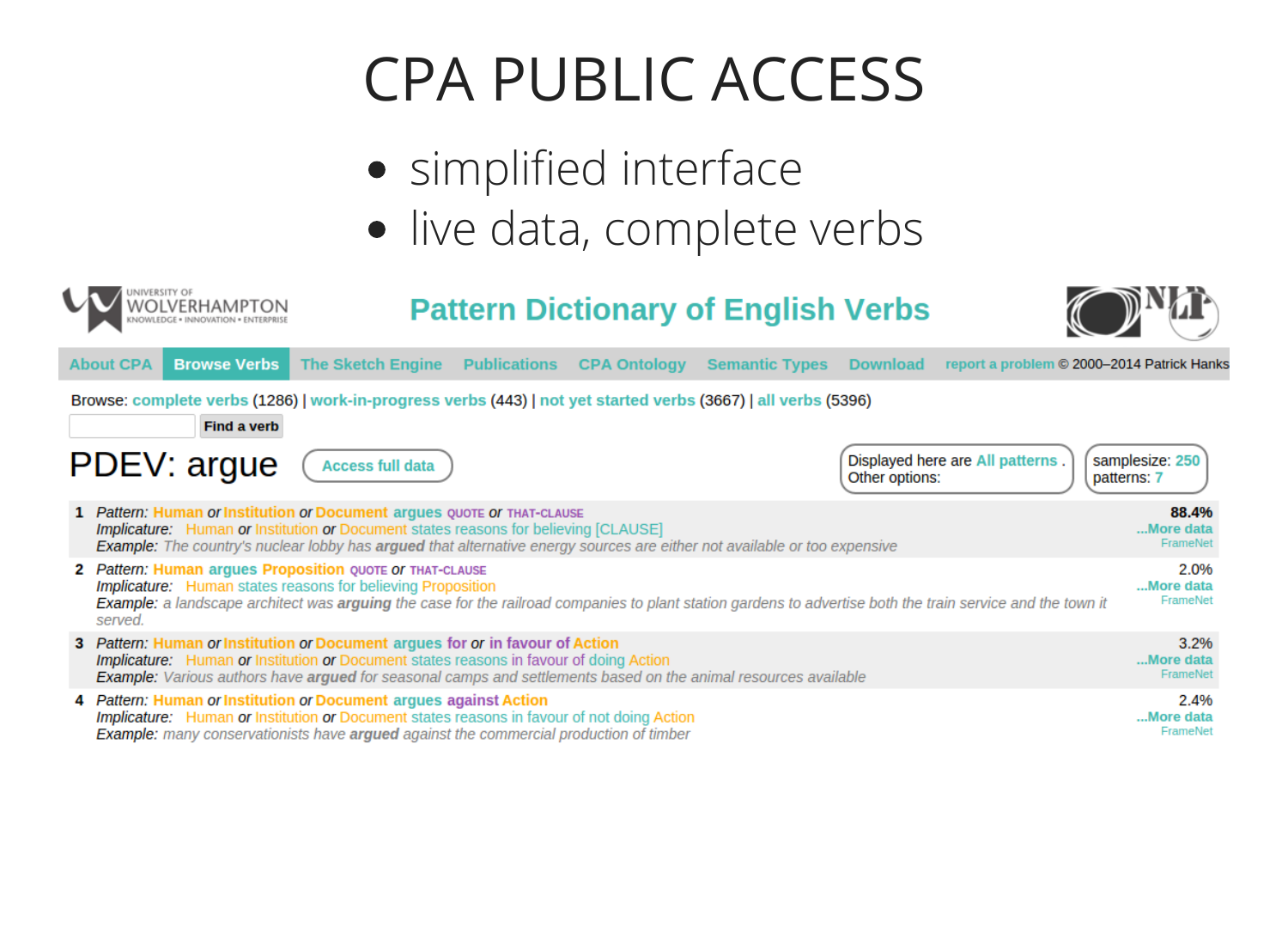#### SEMEVAL DATASET

- **NAACL 2015**
- three tasks
	- CPA parsing
	- **CPA clustering**
	- **CPA pattern editing**
- Microcheck, Wingspread
- auto-cpa user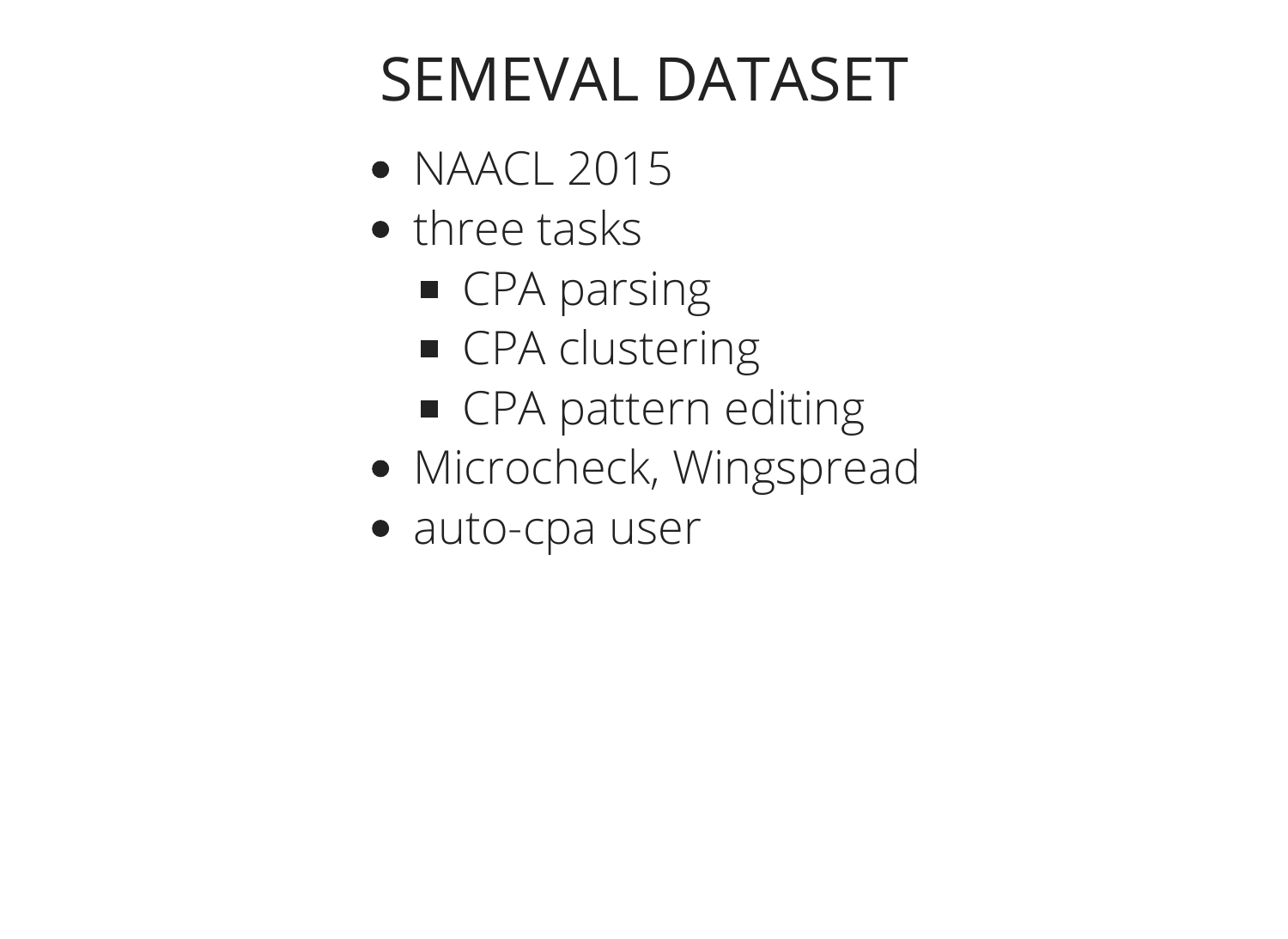## LEMON API

- an official release of PDEV as linked data
- RDF scheme, used by WordNet, DBpedia, ...
- $\bullet$  17,634 triples